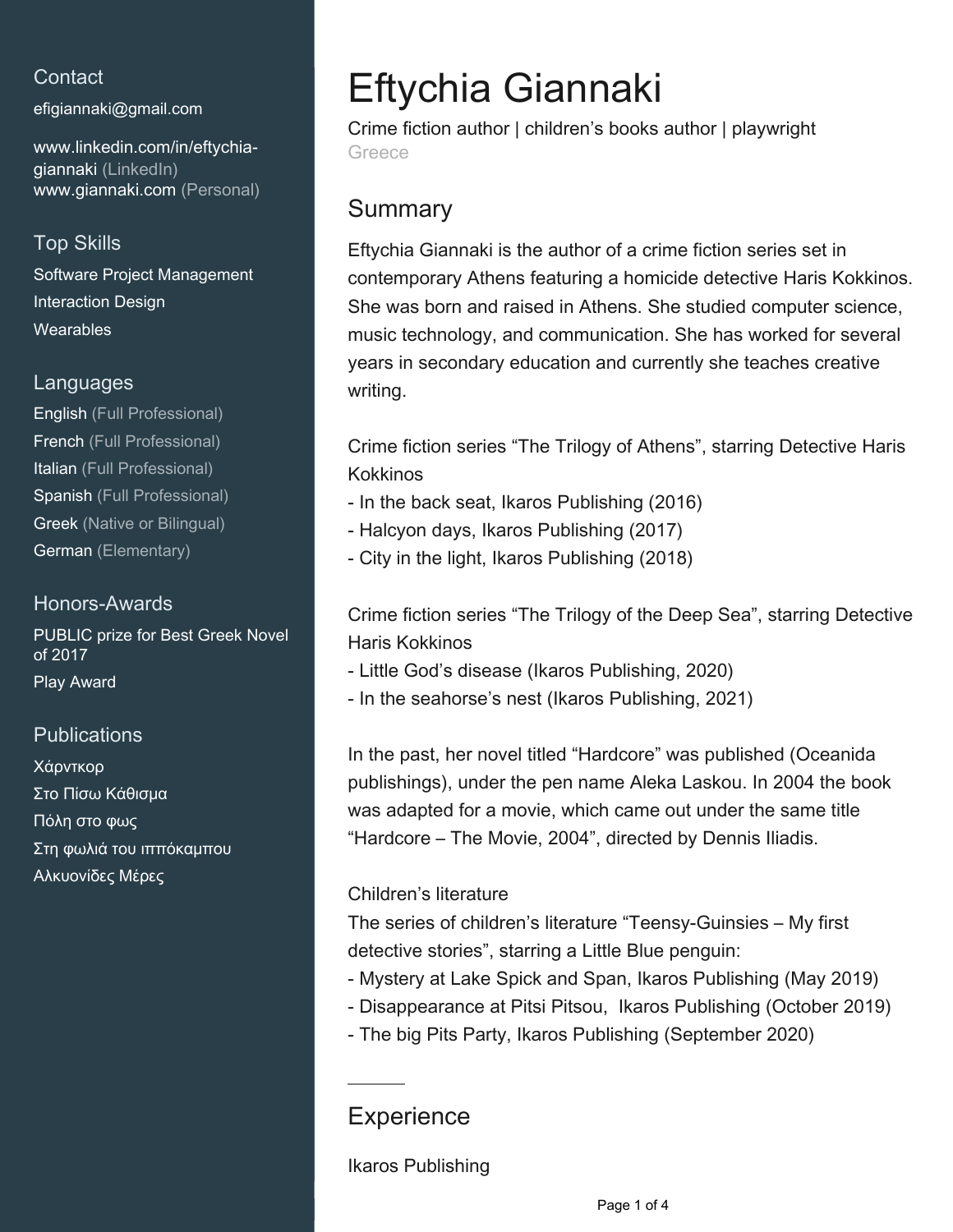Crime Fiction Author | Children's books author | Playwright September 2015 - Present (6 years 7 months) Athens Greece

/ "In the Back Seat" (Στο Πίσω Κάθισμα, Ikaros Publishing, 2016) a crime novel featuring Detective Haris Kokkinos and an interesting cast of characters, is a page-turner set in the Athens of today, a city beset by the crisis. It won the PUBLIC prize for Best Greek Novel of 2017.

/ The second book in the Trilogy of Athens, "Halcyon Days" (Αλκυονίδες Μέρες, Ikaros Publishing, 2017) was shortlisted for the PUBLIC prize for Best Greek Novel of 2018 and the literary magazine KLEPSYDRA.

/ The third book in the Trilogy of Athens, "City in the light" (Πόλη στο φως, Ikaros Publishing, 2018) was shortlisted for the PUBLIC Prize for Best Greek Novel of 2019.

/ Little God's Disease (Η νόσος του μικρού θεού, Ikaros Publishing, 2020) is the first part of a new crime novel series titled the "Trilogy of the Deep Sea" and the fourth book starring Detective Haris Kokkinos.

/ In the seahorse's nest (Στη φωλιά του ιππόκαμπου, Ikaros Publishing, 2021) is the second part of a new crime novel series titled the "Trilogy of the Deep Sea" and the fifth book starring Detective Haris Kokkinos.

/ In the past, my novel titled "Hardcore" was published (Oceanida publishings), under the pen name Aleka Laskou. In 2004 the book was adapted for a movie, which came out under the same title "Hardcore – The Movie, 2004", directed by Dennis Iliadis.

#### / Children's literature

The series of children's literature "Teensy-Guinsies – My first detective stories", starring a Little Blue penguin:

- #1 Mystery in Lake Spick and Span
- #2 Teensy-Guinsy reported missing
- #3 The big Teensy Party
- #4 The eruption of Teensytubo

/ Two of my plays have been staged in the Greek theatre. "The mammals" was one of the best three plays of Young Play Writers Lab of Michael Cacoyannis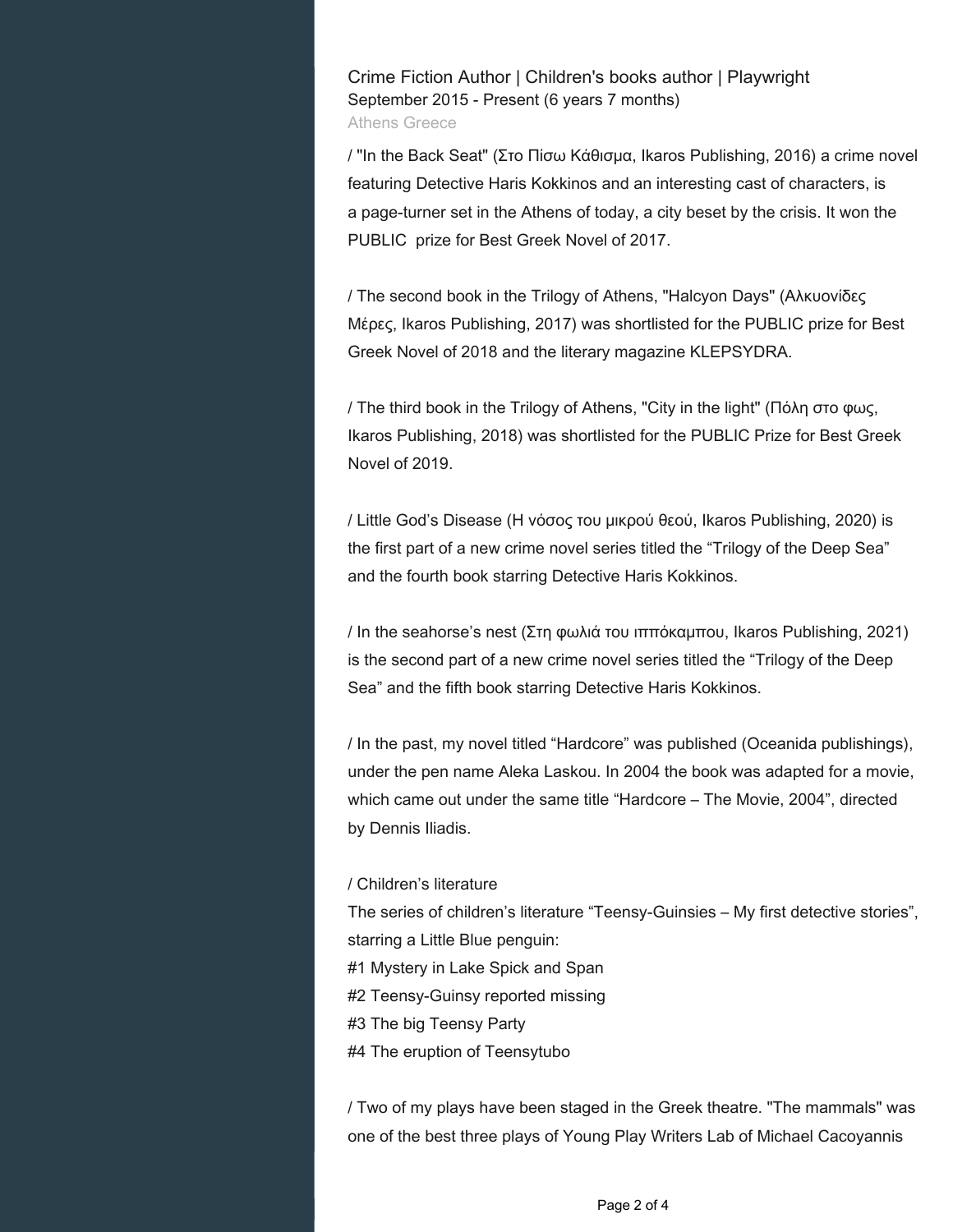Foundation and was published and translated in English (Scriptwriters Guild of Greece, 2017).

Find out more about my work: www.giannaki.com

ANT1 MediaLab Teaching the Art of Character February 2021 - Present (1 year 2 months) Athens, Attiki, Greece

#### IANOS

Teaching Creative Writing - Crime fiction April 2020 - Present (2 years) Athens, Attiki, Greece

#### SenseCore

Social Media, Website & Campaign Manager September 2013 - August 2015 (2 years) Zürich Area, Switzerland

/ Social Media Strategist - Manager / Campaigns and Community Manager / Website and Social Media Content Manager / SEO Optimisation - Analysis / Website Design - Management

Core Software & Systems Founder & CEO June 2013 - August 2015 (2 years 3 months) Athens, Greece

Core Software and Systems develops top quality custom application services, focusing on the very core of each client's demands providing a step-bystep action plan from business analysis and prototyping to development and deployment of state of the art software solutions. CoreSW specializes in Wearable Technologies software solutions, Mobile Application Development and Software Reengineering. CoreSW is a full-cycle software development company with a team of certified .NET, C#, Java, PHP, iOS, Android developers and mature agile project management methodologies producing high-end cloud, data-mining, mobile and IT solutions.

Greek Federation of Secondary High-School Teachers